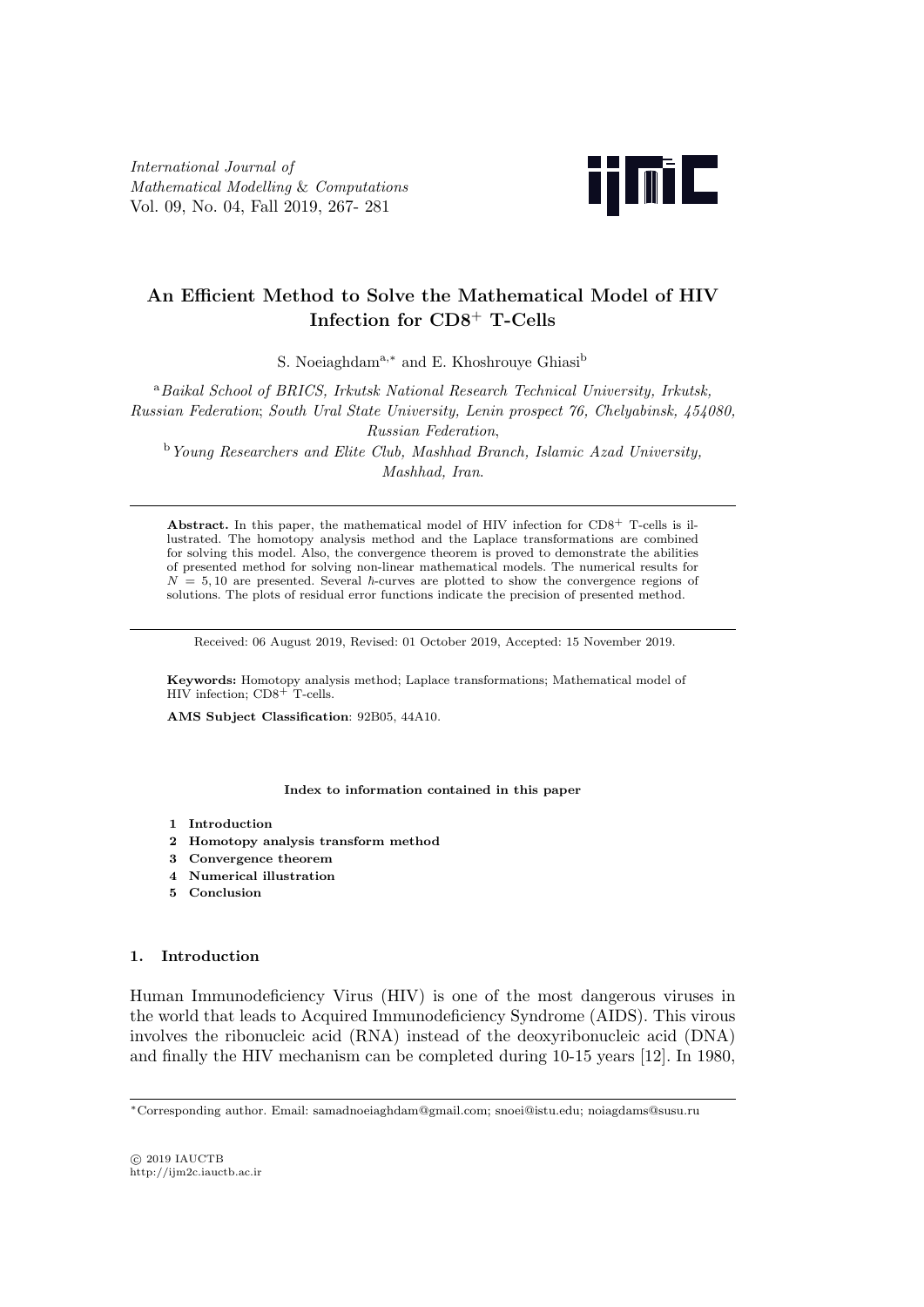the first case of HIV infection was reported. According to the recent enumeration, more than 35 million people have been died by HIV virous and more than 37 million people carry this virous in their body and they are living as a menace on the world. Also, they can transmit this threat by having unprotected sex, forwarding from mother to child and other ways [33, 36, 46, 51].

In last decades, many mathematical models have been presented to identify the behavior of natural and artificial phenomena such as mathematical model of HIV infection [34, 40, 54], model of Malaria viruses [53], model of computer viruses [38, 39, 44] and many other models [13]. Also, these models have been solved by many numerical or semi-analytical methods.

The HAM is among of the semi-analytical methods which has been presented by Liao [28–32]. In this method, we have an operator, parameters and functions that we have freedom to choose them. Selecting prepare parameters can lead to find the solution of problem faster and more accurate than other semi-analytical methods. In last decade, many authors applied the HAM for solving mathematical and bio-mathematical problems such as model of computer viruses [44], model of HIV infection for  $CD4^+$  T-cells [40], ill-posed problems [6] and others [17–23]. Moreover, recently in [42] we applied the CESTAC method [7, 8, 41] and the CADNA library [11, 43] based on the stochastic arithmetic to find the optimal step, the optimal error and the optimal value of convergence control parameter of the HAM.

In some schemes, by combining the HAM by other methods or operators we can construct new methods such as combining the HAM and Laplace transformations (HATM) [9, 27, 40, 45], optimal homotopy analysis method [37], discrete homotopy analysis method [55], predictor homotopy analysis method [1, 50], homotopy analysis Sumudu transform method [26] and many others [2, 10, 47, 49].

The aim of this paper is to present the HATM to solve the following non-linear bio-mathematical model [36]

$$
\frac{dT(t)}{dt} = \lambda_T - \mu_T T(t) - \chi T(t)V(t)
$$
\n
$$
\frac{dI(t)}{dt} = \chi T(t)V(t) - \mu_I I(t) - \alpha I(t)Z_a(t),
$$
\n
$$
\frac{dV(t)}{dt} = \epsilon_V \mu_I I(t) - \mu_V V(t),
$$
\n
$$
\frac{dZ(t)}{dt} = \lambda_Z - \mu_Z Z(t) - \beta Z(t)I(t),
$$
\n
$$
\frac{dZ_a(t)}{dt} = \beta Z(t)I(t) - \mu_{Z_a} Z_a(t),
$$
\n(1)

where  $T(t)$  and  $I(t)$  show the condensation of the susceptible and infected  $CD4^+$ T-cells at any time  $t$ ,  $V(t)$  is the condensation of infectious HIV viruses and finally  $Z(t)$  and  $Z_a(t)$  are the condensation of the CD8<sup>+</sup> T-cells and population of the activated CD8<sup>+</sup> T-cells at any time *t*. List of parameters and their values are presented in Table 1 [3, 4, 33, 46, 51, 52]. Moreover, in Figures 1 and 2 the life cycle of HIV infection and its model on  $CD8<sup>+</sup>$  T-cells are demonstrated [36].

The HATM obtains by combining the HAM with Laplace transformations. Recently, the HATM has been applied to solve the various problems such as solving singular problems [45], fractional modeling for BBM-Burger equation [24], Klein-Gordon equations [25], fractional diffusion problem [5], partial differential equations [35], fuzzy problems  $[9, 48]$  and others  $[14–16]$ .

This research is organized in the following form: Section 2 is the main idea for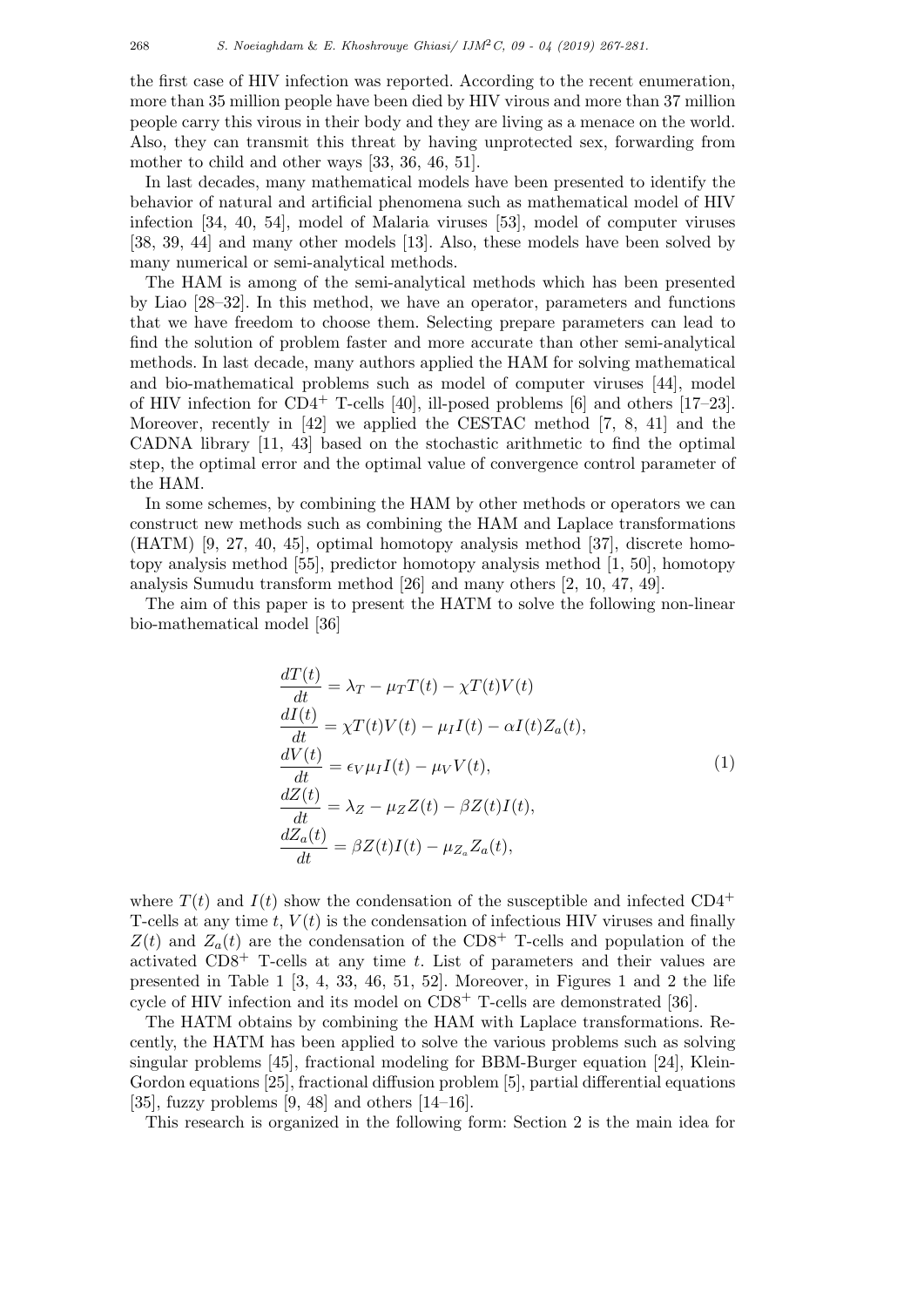

Figure 1. HIV life cycle.



Figure 2. Diagram of HIV infection model of  $CD8^+$  T-cells.

solving the non-linear bio-mathematical model 1. The convergence theorem for solving presented model is illustrated in Section 3. In Section 4, the numerical results for  $N = 5, 10$  are presented. Also, several  $\hbar$ -curves are demonstrated to show the convergence regions of this problem. Furthermore, the plots of residual error functions are presented to show the precision of method. Finally, Section 5 is conclusion.

Table 1. List of parameters and their values.

| Parameters         | Meaning                                                                                    | Values                                                         |
|--------------------|--------------------------------------------------------------------------------------------|----------------------------------------------------------------|
| $\lambda_T$        | Rate of recruiting the susceptible $CD4^+$ T-cells per unit time.                          | $10$ cell/mm <sup>3</sup> /day                                 |
| $\mu_T$            | Rate of decaying for susceptible CD4 <sup>+</sup> T-cells.                                 | $0.01~\rm{day}^{-1}$                                           |
| $\chi$             | Rate of infecting for $CD4^+$ T-cells by the virus.                                        | $0.000024$ mm <sup>3</sup> vir <sup>-1</sup> day <sup>-1</sup> |
| $\mu_I$            | Rate of the natural death for infected CD4 <sup>+</sup> T-cells.                           | $0.5 \ \mathrm{day}^{-1}$                                      |
| $\epsilon_V$       | Rate of generation for HIV virions by infected CD4 <sup>+</sup> T-cells.                   | 100 vir. cell <sup>-1</sup> day <sup>-1</sup>                  |
| $\mu_V$            | Rate of the death for infectious virus.                                                    | $3 \mathrm{~day}^{-1}$                                         |
| $\alpha$           | Rate of eliminating the infected cells by the activated $CD8+$ T-cells.                    | $0.02~{\rm day}^{-1}$                                          |
| $\lambda_Z$        | Rate of recruiting the $CD8+$ T-cells per unit time.                                       | $20$ cell/mm <sup>3</sup> /day                                 |
| $\mu_Z$            | Rate of the death for CD8 <sup>+</sup> T-cells.                                            | $0.06~\rm{day}^{-1}$                                           |
| ß                  | Rate of activation for $CD8^+$ T-cells due to the attendance the infected $CD4^+$ T-cells. | $0.004~\rm{day}^{-1}$                                          |
| $\mu_{Z_{\alpha}}$ | Rate of decaying for activated defence cells decay per unit time.                          | $0.004~\rm{day}^{-1}$                                          |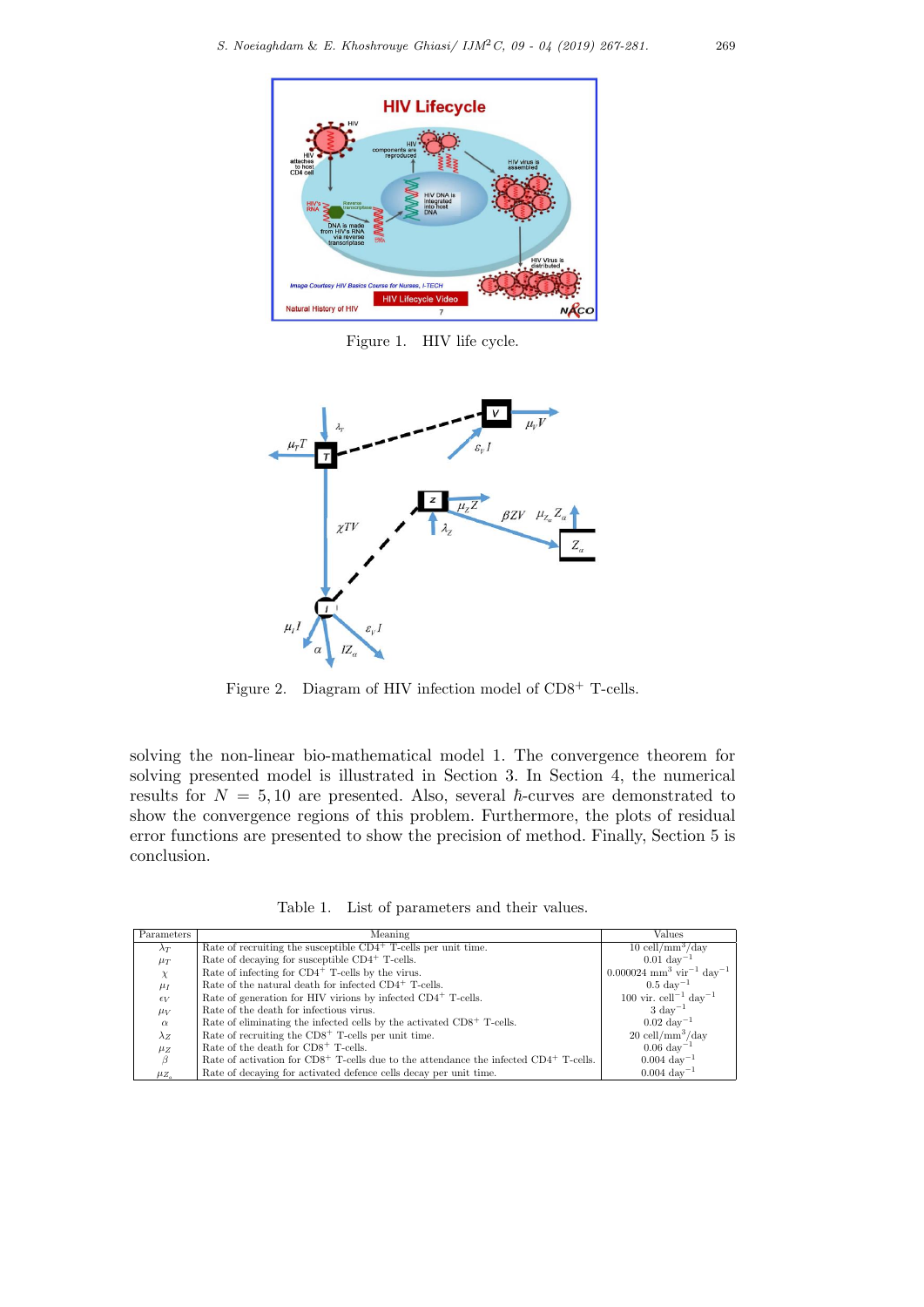270 *S. Noeiaghdam* & *E. Khoshrouye Ghiasi/ IJM*2*C, 09 - 04 (2019) 267-281.*

### **2. Homotopy analysis transform method**

Defining the linear operators  $L_T$ ,  $L_I$ ,  $L_V$ ,  $L_Z$ ,  $L_{Z_a}$  as follows

$$
L_T = L_I = L_V = L_Z = L_{Z_a} = \mathcal{L},
$$

where  $\mathcal L$  is the Laplace transformation. Applying this operator for non-linear system of Eqs.  $(1)$  as

$$
\mathcal{L}[T(t)] = \frac{T(0)}{s} + \frac{\mathcal{L}[\lambda_T]}{s} - \frac{\mu_T}{s}\mathcal{L}[T(t)] - \frac{\chi}{s}\mathcal{L}[T(t)V(t)],
$$
  
\n
$$
\mathcal{L}[I(t)] = \frac{I(0)}{s} + \frac{\chi}{s}\mathcal{L}[T(t)V(t)] - \frac{\mu_I}{s}\mathcal{L}[I(t)] - \frac{\alpha}{s}\mathcal{L}[I(t)Z_a(t)],
$$
  
\n
$$
\mathcal{L}[V(t)] = \frac{V(0)}{s} + \frac{\epsilon_V\mu_I}{s}\mathcal{L}[I(t)] - \frac{\mu_V}{s}\mathcal{L}[V(t)],
$$
  
\n
$$
\mathcal{L}[Z(t)] = \frac{Z(0)}{s} + \frac{\mathcal{L}[\lambda_Z]}{s} + \frac{\mu_Z}{s}\mathcal{L}[Z(t)] - \frac{\beta}{s}\mathcal{L}[Z(t)I(t)],
$$
  
\n
$$
\mathcal{L}[Z_a(t)] = \frac{Z_a(0)}{s} + \frac{\beta}{s}\mathcal{L}[Z(t)I(t)] - \frac{\mu_{Z_a}}{s}\mathcal{L}[Z_a(t)].
$$

Let  $0 \leq q \leq 1$  be an embedding parameter,  $\hbar$  is an auxiliary parameter,  $H_T(t)$ ,  $H_T(t)$ ,  $H_V(t)$ ,  $H_Z(t)$  and  $H_{Z_a}(t)$  are the auxiliary functions,  $L_T, L_I, L_V, L_Z, L_{Z_a}$  are the linear operators and  $N_T, N_I, N_V, N_Z, N_{Z_a}$  are the nonlinear operators then the following Homotopy maps can be defined as

$$
H_T[\hat{T}(t;q), \hat{I}(t;q), \hat{V}(t;q), \hat{Z}(t;q), \hat{Z}_a(t;q)]
$$
  
\n
$$
= (1-q)L_T[\hat{T}(t;q) - T_0(t)] - q\hbar H_T(t)N_T[\hat{T}(t;q), \hat{I}(t;q), \hat{V}(t;q), \hat{Z}_a(t;q)],
$$
  
\n
$$
H_I[\hat{T}(t;q), \hat{I}(t;q), \hat{V}(t;q), \hat{Z}(t;q), \hat{Z}_a(t;q)]
$$
  
\n
$$
= (1-q)L_I[\hat{I}(t;q) - I_0(t)] - q\hbar H_I(t)N_I[\hat{T}(t;q), \hat{I}(t;q), \hat{V}(t;q), \hat{Z}_a(t;q)],
$$
  
\n
$$
H_V[\hat{T}(t;q), \hat{I}(t;q), \hat{V}(t;q), \hat{Z}(t;q), \hat{Z}_a(t;q)]
$$
  
\n
$$
= (1-q)L_V[\hat{V}(t;q) - V_0(t)] - q\hbar H_V(t)N_V[\hat{T}(t;q), \hat{I}(t;q), \hat{Z}(t;q), \hat{Z}_a(t;q)],
$$
  
\n
$$
H_Z[\hat{T}(t;q), \hat{I}(t;q), \hat{V}(t;q), \hat{Z}(t;q), \hat{Z}_a(t;q)]
$$
  
\n
$$
= (1-q)L_Z[\hat{Z}(t;q) - Z_0(t)] - q\hbar H_Z(t)N_Z[\hat{T}(t;q), \hat{I}(t;q), \hat{V}(t;q), \hat{Z}_a(t;q)],
$$
  
\n
$$
H_{Z_a}[\hat{T}(t;q), \hat{I}(t;q), \hat{V}(t;q), \hat{Z}(t;q), \hat{Z}_a(t;q)]
$$
  
\n
$$
= (1-q)L_{Z_a}[\hat{Z}_a(t;q) - Z_{a0}(t)] - q\hbar H_{Z_a}(t)N_{Z_a}[\hat{T}(t;q), \hat{V}(t;q), \hat{Z}(t;q), \hat{Z}_a(t;q)],
$$

where the non-linear operators  $N_T, N_I, N_V, N_Z, N_{Z_a}$  are defined in the following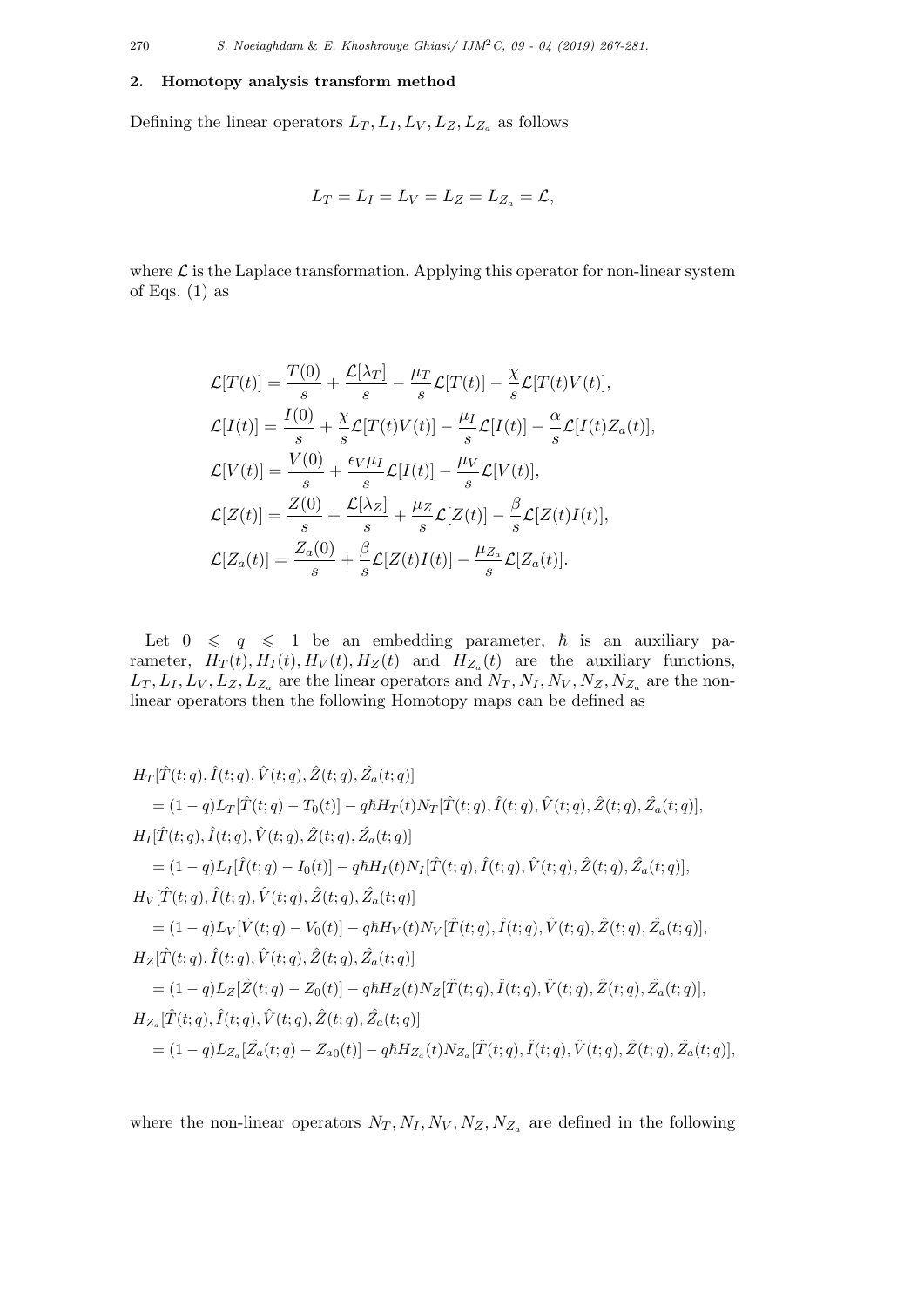$$
N_T[\hat{T}(t;q), \hat{I}(t;q), \hat{V}(t;q), \hat{Z}(t;q), \hat{Z}_a(t;q)] = \frac{\partial \hat{T}(t;q)}{\partial t} - \lambda_T + \mu_T \hat{T}(t;q) + \chi \hat{T}(t;q) \hat{V}(t;q),
$$
  
\n
$$
N_I[\hat{T}(t;q), \hat{I}(t;q), \hat{V}(t;q), \hat{Z}(t;q), \hat{Z}_a(t;q)] = \frac{\partial \hat{I}(t;q)}{\partial t} - \chi \hat{T}(t;q) \hat{V}(t;q) + \mu_I \hat{I}(t;q) + \alpha \hat{I}(t;q) \hat{Z}_a(t;q),
$$
  
\n
$$
N_V[\hat{T}(t;q), \hat{I}(t;q), \hat{V}(t;q), \hat{Z}(t;q), \hat{Z}_a(t;q)] = \frac{\partial \hat{V}(t;q)}{\partial t} - \epsilon_V \mu_I \hat{I}(t;q) + \mu_V \hat{V}(t;q),
$$
  
\n
$$
N_Z[\hat{T}(t;q), \hat{I}(t;q), \hat{V}(t;q), \hat{Z}(t;q), \hat{Z}_a(t;q)] = \frac{\partial \hat{Z}(t;q)}{\partial t} - \lambda_Z + \mu_Z \hat{Z}(t;q) + \beta \hat{Z}(t;q) \hat{I}(t;q),
$$
  
\n
$$
N_{Z_a}[\hat{T}(t;q), \hat{I}(t;q), \hat{V}(t;q), \hat{Z}(t;q), \hat{Z}_a(t;q)] = \frac{\partial \hat{Z}_a(t;q)}{\partial t} - \beta \hat{Z}(t;q) \hat{I}(t;q) + \mu_{Z_a} \hat{Z}_a(t;q).
$$

Now, we can construct the following zero order deformation equations as

$$
(1-q)L_{T}[\hat{T}(t;q) - T_{0}(t)] - q\hbar H_{T}(t)N_{T}[\hat{T}(t;q), \hat{I}(t;q), \hat{V}(t;q), \hat{Z}(t;q), \hat{Z}_{a}(t;q)] = 0,
$$
  
\n
$$
(1-q)L_{I}[\hat{I}(t;q) - I_{0}(t)] - q\hbar H_{I}(t)N_{I}[\hat{T}(t;q), \hat{I}(t;q), \hat{V}(t;q), \hat{Z}(t;q), \hat{Z}_{a}(t;q)] = 0,
$$
  
\n
$$
(1-q)L_{V}[\hat{V}(t;q) - V_{0}(t)] - q\hbar H_{V}(t)N_{V}[\hat{T}(t;q), \hat{I}(t;q), \hat{V}(t;q), \hat{Z}(t;q), \hat{Z}_{a}(t;q)] = 0,
$$
  
\n
$$
(1-q)L_{Z}[\hat{Z}(t;q) - Z_{0}(t)] - q\hbar H_{Z}(t)N_{Z}[\hat{T}(t;q), \hat{I}(t;q), \hat{V}(t;q), \hat{Z}(t;q), \hat{Z}_{a}(t;q)] = 0,
$$
  
\n
$$
(1-q)L_{Z_{a}}[\hat{Z}_{a}(t;q) - Z_{a0}(t)] - q\hbar H_{Z_{a}}(t)N_{Z_{a}}[\hat{T}(t;q), \hat{I}(t;q), \hat{V}(t;q), \hat{Z}(t;q), \hat{Z}_{a}(t;q)] = 0.
$$

Using the following Taylor expansions as

$$
\hat{T}(t;q) = T_0(t) + \sum_{m=1}^{\infty} T_m(t)q^m, \quad \hat{I}(t;q) = I_0(t) + \sum_{m=1}^{\infty} I_m(t)q^m,
$$
  

$$
\hat{V}(t;q) = V_0(t) + \sum_{m=1}^{\infty} V_m(t)q^m, \quad \hat{Z}(t;q) = Z_0(t) + \sum_{m=1}^{\infty} Z_m(t)q^m,
$$
  

$$
\hat{Z}_a(t;q) = Z_{a0}(t) + \sum_{m=1}^{\infty} Z_{a m}(t)q^m,
$$

where

$$
T_m = \frac{1}{m!} \frac{\partial^m \hat{T}(t;q)}{\partial q^m} \bigg|_{q=0}, \ I_m = \frac{1}{m!} \frac{\partial^m \hat{I}(t;q)}{\partial q^m} \bigg|_{q=0}, \quad V_m = \frac{1}{m!} \frac{\partial^m \hat{V}(t;q)}{\partial q^m} \bigg|_{q=0},
$$
  

$$
Z_m = \frac{1}{m!} \frac{\partial^m \hat{Z}(t;q)}{\partial q^m} \bigg|_{q=0}, \ Z_{am} = \frac{1}{m!} \frac{\partial^m \hat{Z}_a(t;q)}{\partial q^m} \bigg|_{q=0}.
$$

Defining the following vectors

$$
\hat{T}_m(t) = \left\{ T_0(t), T_1(t), \dots, T_m(t) \right\}, \qquad \hat{I}_m(t) = \left\{ I_0(t), I_1(t), \dots, I_m(t) \right\},
$$
\n
$$
\hat{V}_m(t) = \left\{ V_0(t), V_1(t), \dots, V_m(t) \right\}, \qquad \hat{Z}_m(t) = \left\{ Z_0(t), Z_1(t), \dots, Z_m(t) \right\},
$$
\n
$$
\hat{Z}_{am}(t) = \left\{ Z_{a0}(t), Z_{a1}(t), \dots, Z_{am}(t) \right\},
$$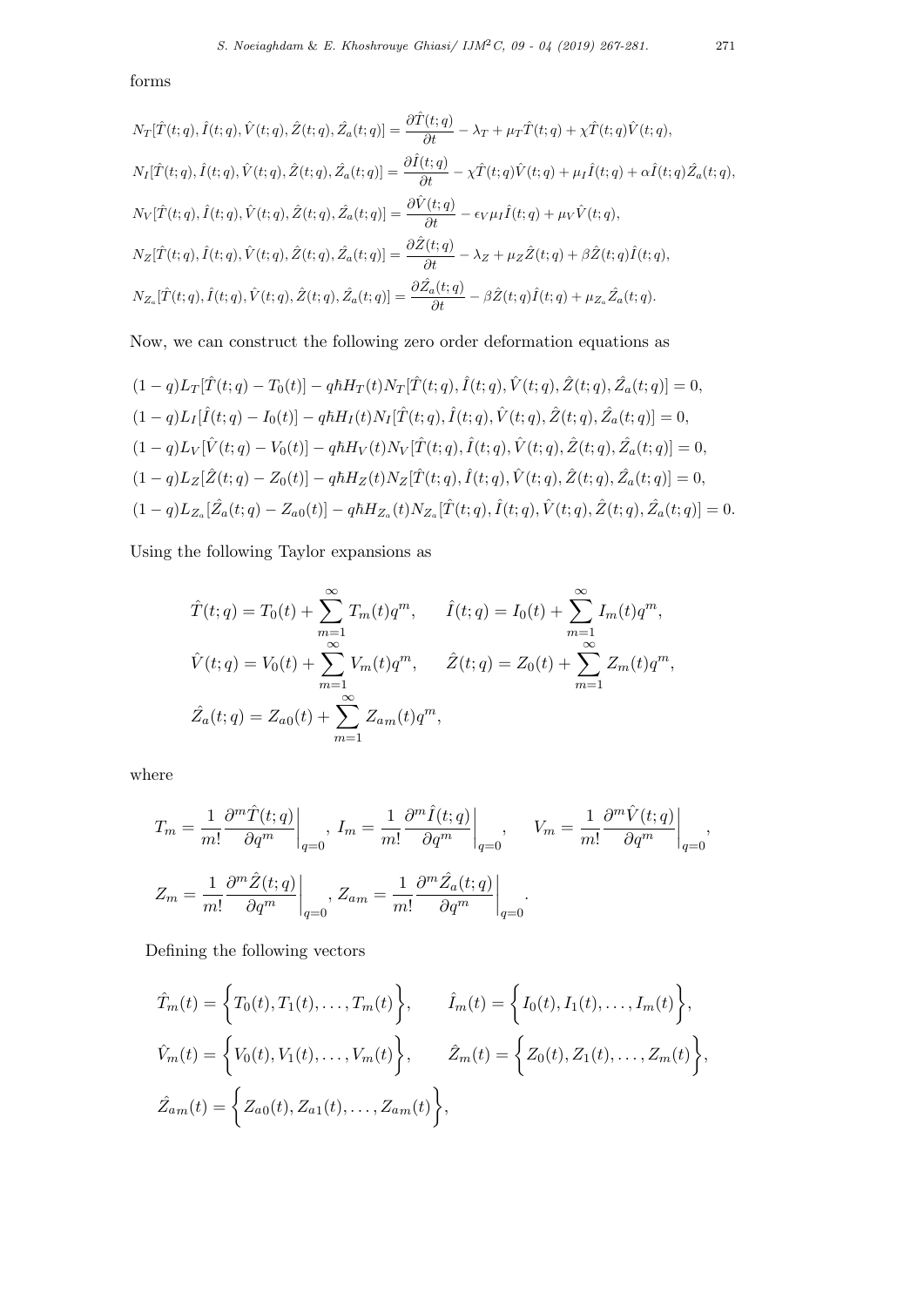to construct the *m*-th order deformation equations as follows

$$
L_{T}[T_{m}(t) - \chi_{m}T_{m-1}(t)] = \hbar H_{T}(t)\Re_{m}^{T}\left(\vec{T}_{m-1}, \vec{I}_{m-1}, \vec{V}_{m-1}, \vec{Z}_{m-1}, \vec{Z}_{am-1}\right),
$$
  
\n
$$
L_{I}[I_{m}(t) - \chi_{m}I_{m-1}(t)] = \hbar H_{I}(t)\Re_{m}^{I}\left(\vec{T}_{m-1}, \vec{I}_{m-1}, \vec{V}_{m-1}, \vec{Z}_{m-1}, \vec{Z}_{am-1}\right),
$$
  
\n
$$
L_{V}[V_{m}(t) - \chi_{m}V_{m-1}(t)] = \hbar H_{V}(t)\Re_{m}^{V}\left(\vec{T}_{m-1}, \vec{I}_{m-1}, \vec{V}_{m-1}, \vec{Z}_{m-1}, \vec{Z}_{am-1}\right),
$$
  
\n
$$
L_{Z}[Z_{m}(t) - \chi_{m}Z_{m-1}(t)] = \hbar H_{Z}(t)\Re_{m}^{Z}\left(\vec{T}_{m-1}, \vec{I}_{m-1}, \vec{V}_{m-1}, \vec{Z}_{m-1}, \vec{Z}_{am-1}\right),
$$
  
\n
$$
L_{Z_{a}}[Z_{am}(t) - \chi_{m}Z_{am-1}(t)] = \hbar H_{Z_{a}}(t)\Re_{m}^{Z_{a}}\left(\vec{T}_{m-1}, \vec{I}_{m-1}, \vec{V}_{m-1}, \vec{Z}_{m-1}, \vec{Z}_{am-1}\right),
$$
  
\n(2)

where

$$
\mathcal{R}_{m}^{T} = \mathcal{L}[T_{m-1}] - \frac{T_{m-1(0)}}{s} - (1 - \chi_{m}) \frac{\mathcal{L}[\lambda_{T}]}{s} + \frac{\mu_{T}}{s} \mathcal{L}[T_{m-1}(t)] + \frac{\chi}{s} \mathcal{L} \left[ \sum_{j=0}^{m-1} T_{j}(t) V_{m-1-j}(t) \right],
$$
  
\n
$$
\mathcal{R}_{m}^{I} = \mathcal{L}[I_{m-1}] - \frac{I_{m-1(0)}}{s} - \frac{\chi}{s} \mathcal{L} \left[ \sum_{j=0}^{m-1} T_{j}(t) V_{m-1-j}(t) \right] + \frac{\mu_{I}}{s} \mathcal{L}[I_{m-1}(t)] + \frac{\alpha}{s} \mathcal{L} \left[ \sum_{j=0}^{m-1} I_{j}(t) Z_{am-1-j}(t) \right],
$$
  
\n
$$
\mathcal{R}_{m}^{V} = \mathcal{L}[V_{m-1}] - \frac{V_{m-1(0)}}{s} - \frac{\epsilon_{V} \mu_{I}}{s} \mathcal{L}[I_{m-1}(t)] + \frac{\mu_{V}}{s} \mathcal{L}[V_{m-1}(t)],
$$
  
\n
$$
\mathcal{R}_{m}^{Z} = \mathcal{L}[Z_{m-1}] - \frac{Z_{m-1(0)}}{s} - (1 - \chi_{m}) \frac{\mathcal{L}[\lambda_{Z}]}{s} + \frac{\mu_{Z}}{s} \mathcal{L}[Z_{m-1}(t)] + \frac{\beta}{s} \mathcal{L} \left[ \sum_{j=0}^{m-1} Z_{j}(t) I_{m-1-j}(t) \right],
$$
  
\n
$$
\mathcal{R}_{m}^{Z_{a}} = \mathcal{L}[Z_{am-1}] - \frac{Z_{am-1(0)}}{s} - \frac{\beta}{s} \mathcal{L} \left[ \sum_{j=0}^{m-1} Z_{j}(t) I_{m-1-j}(t) \right] + \frac{\mu_{Z_{a}}}{s} \mathcal{L}[Z_{am-1}(t)],
$$

and

$$
\chi_m = \begin{cases} 0, & m \leq 1 \\ 1, & m > 1. \end{cases}
$$

Applying the inverse Laplace transformation  $\mathcal{L}^{-1}$  for Eqs. (2) we get

$$
T_m(t) = \chi_m T_{m-1}(t) + \hbar \mathcal{L}^{-1} \left[ \mathfrak{R}_m^T(t) \right], \qquad I_m(t) = \chi_m I_{m-1}(t) + \hbar \mathcal{L}^{-1} \left[ \mathfrak{R}_m^T(t) \right],
$$
  
\n
$$
V_m(t) = \chi_m V_{m-1}(t) + \hbar \mathcal{L}^{-1} \left[ \mathfrak{R}_m^V(t) \right], \qquad Z_m(t) = \chi_m Z_{m-1}(t) + \hbar \mathcal{L}^{-1} \left[ \mathfrak{R}_m^Z(t) \right],
$$
  
\n
$$
Z_{am}(t) = \chi_m Z_{am-1}(t) + \hbar \mathcal{L}^{-1} \left[ \mathfrak{R}_m^Z(t) \right],
$$

and finally the approximate solutions can be obtained by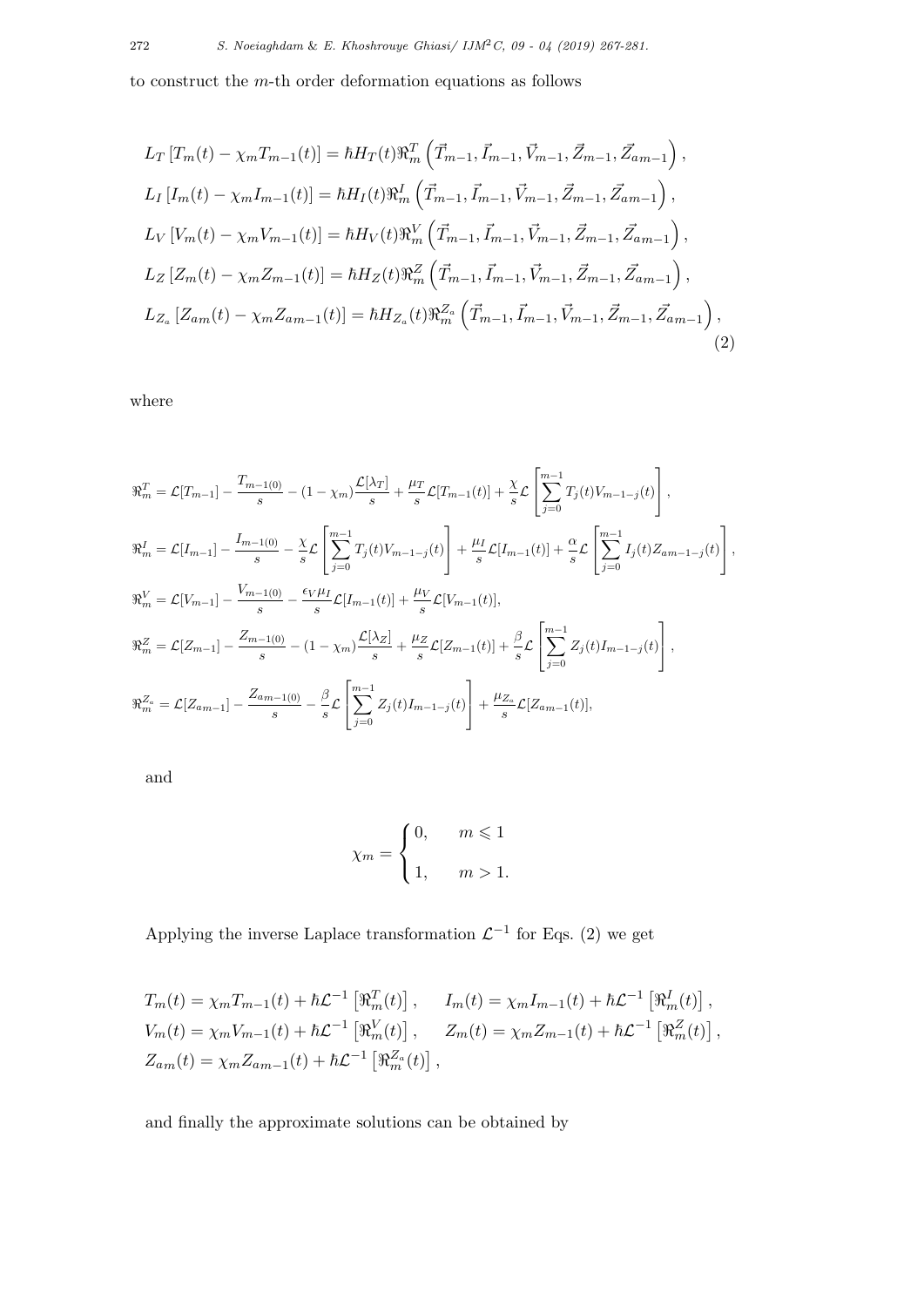*S. Noeiaghdam* & *E. Khoshrouye Ghiasi/ IJM*2*C, 09 - 04 (2019) 267-281.* 273

$$
T_m(t) = \sum_{j=0}^m T_j(t), \qquad I_m(t) = \sum_{j=0}^m I_j(t), \qquad V_m(t) = \sum_{j=0}^m V_j(t),
$$
  
\n
$$
Z_m(t) = \sum_{j=0}^m Z_j(t), \qquad Z_{am}(t) = \sum_{j=0}^m Z_{aj}(t).
$$
\n(3)

## **3. Convergence theorem**

By proving the following theorem, we can show the capabilities of the HATM to solve the non-linear system of Eqs. (1).

**Theorem 3.1** *Let series solutions (3) be convergent that are constructed by the m-th order deformation Eqs. (2). They must be the exact solution of system (1).*

*Proof* Let the series solutions (3) be convergent. Hence, if

$$
P_1(t) = \sum_{\substack{m=0 \ \infty}}^{\infty} T_m(t), \ P_2(t) = \sum_{\substack{m=0 \ \infty}}^{\infty} I_m(t), \ P_3(t) = \sum_{m=0}^{\infty} V_m(t),
$$
  

$$
P_4(t) = \sum_{m=0}^{\infty} Z_m(t), \ P_5(t) = \sum_{m=0}^{\infty} Z_{am}(t),
$$

then

$$
\lim_{m \to \infty} T_m(t) = 0, \quad \lim_{m \to \infty} I_m(t) = 0,
$$
  

$$
\lim_{m \to \infty} V_m(t) = 0, \quad \lim_{m \to \infty} Z_m(t) = 0,
$$
  

$$
\lim_{m \to \infty} Z_{am}(t) = 0.
$$
 (4)

So, we can write

$$
\sum_{m=1}^{N} \left[ T_m(t) - \chi_m T_{m-1}(t) \right] = T_N(t), \qquad \sum_{m=1}^{N} \left[ I_m(t) - \chi_m I_{m-1}(t) \right] = I_N(t),
$$
\n
$$
\sum_{m=1}^{N} \left[ V_m(t) - \chi_m v_{m-1}(t) \right] = V_N(t), \qquad \sum_{m=1}^{N} \left[ Z_m(t) - \chi_m Z_{m-1}(t) \right] = Z_N(t), \quad (5)
$$
\n
$$
\sum_{m=1}^{N} \left[ Z_{am}(t) - \chi_m Z_{am-1}(t) \right] = Z_{aN}(t),
$$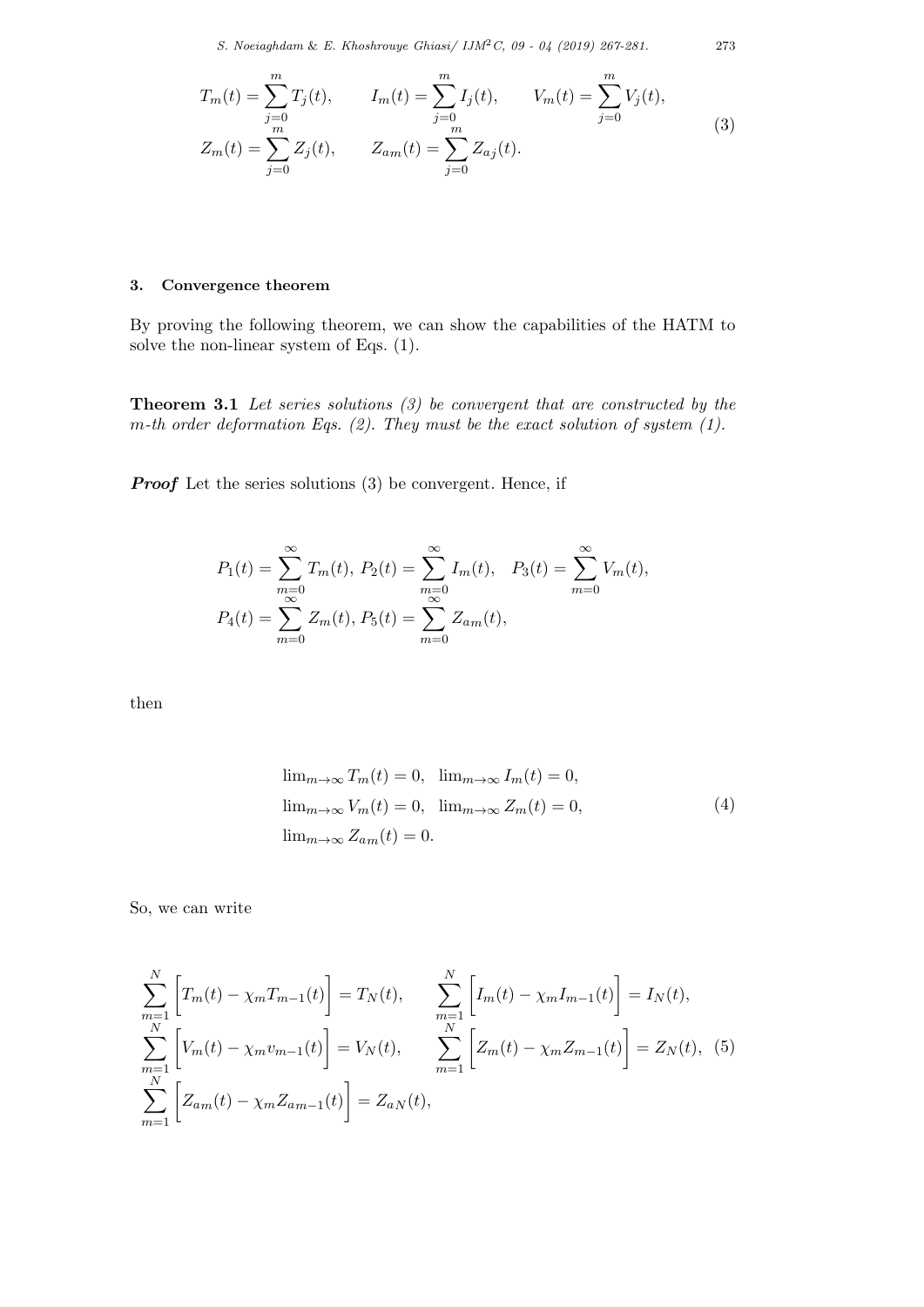where Eqs. (4) and (5) are applied to construct the following relations as follows

$$
\sum_{m=1}^{N} \left[ T_m(t) - \chi_m T_{m-1}(t) \right] = \lim_{N \to \infty} T_N(t) = 0,
$$
  
\n
$$
\sum_{m=1}^{N} \left[ I_m(t) - \chi_m I_{m-1}(t) \right] = \lim_{N \to \infty} I_N(t) = 0,
$$
  
\n
$$
\sum_{m=1}^{N} \left[ V_m(t) - \chi_m V_{m-1}(t) \right] = \lim_{N \to \infty} V_N(t) = 0,
$$
  
\n
$$
\sum_{m=1}^{N} \left[ Z_m(t) - \chi_m Z_{m-1}(t) \right] = \lim_{N \to \infty} Z_N(t) = 0,
$$
  
\n
$$
\sum_{m=1}^{N} \left[ Z_{am}(t) - \chi_m Z_{am-1}(t) \right] = \lim_{N \to \infty} Z_{aN}(t) = 0.
$$

Applying the linear operators  $L_T$ ,  $L_I$ ,  $L_V$ ,  $L_Z$  and  $L_{Z_a}$  as

$$
\sum_{m=1}^{\infty} L_T \left[ T_m(t) - \chi_m T_{m-1}(t) \right] = L_T \left[ \sum_{m=1}^{\infty} T_m(t) - \chi_m T_{m-1}(t) \right] = 0,
$$
\n
$$
\sum_{m=1}^{\infty} L_I \left[ I_m(t) - \chi_m I_{m-1}(t) \right] = L_I \left[ \sum_{m=1}^{\infty} I_m(t) - \chi_m I_{m-1}(t) \right] = 0,
$$
\n
$$
\sum_{m=1}^{\infty} L_V \left[ V_m(t) - \chi_m V_{m-1}(t) \right] = L_V \left[ \sum_{m=1}^{\infty} V_m(t) - \chi_m V_{m-1}(t) \right] = 0,
$$
\n
$$
\sum_{m=1}^{\infty} L_Z \left[ Z_m(t) - \chi_m Z_{m-1}(t) \right] = L_Z \left[ \sum_{m=1}^{\infty} Z_m(t) - \chi_m Z_{m-1}(t) \right] = 0,
$$
\n
$$
\sum_{m=1}^{\infty} L_{Z_a} \left[ Z_{am}(t) - \chi_m Z_{am-1}(t) \right] = L_{Z_a} \left[ \sum_{m=1}^{\infty} Z_{am}(t) - \chi_m Z_{am-1}(t) \right] = 0.
$$
\n(6)

By using Eqs. (2) and (6) we get

$$
\hbar H_T(t) \sum_{\substack{m=1 \ \infty}}^{\infty} \Re_m^T(\vec{T}_{m-1}, \vec{I}_{m-1}, \vec{V}_{m-1}, \vec{Z}_{m-1}, \vec{Z}_{am-1}) = 0,
$$
  
\n
$$
\hbar H_I(t) \sum_{\substack{m=1 \ \infty}}^{\infty} \Re_m^I(\vec{T}_{m-1}, \vec{I}_{m-1}, \vec{V}_{m-1}, \vec{Z}_{m-1}, \vec{Z}_{am-1}) = 0,
$$
  
\n
$$
\hbar H_V(t) \sum_{\substack{m=1 \ \infty}}^{\infty} \Re_m^V(\vec{T}_{m-1}, \vec{I}_{m-1}, \vec{V}_{m-1}, \vec{Z}_{m-1}, \vec{Z}_{am-1}) = 0,
$$
  
\n
$$
\hbar H_Z(t) \sum_{\substack{m=1 \ \infty}}^{\infty} \Re_m^Z(\vec{T}_{m-1}, \vec{I}_{m-1}, \vec{V}_{m-1}, \vec{Z}_{m-1}, \vec{Z}_{am-1}) = 0,
$$
  
\n
$$
\hbar H_{Z_a}(t) \sum_{\substack{m=1 \ \infty}}^{\infty} \Re_m^Z(\vec{T}_{m-1}, \vec{I}_{m-1}, \vec{V}_{m-1}, \vec{Z}_{m-1}, \vec{Z}_{am-1}) = 0.
$$
  
\n(7)

According to the base definitions of the HAM in Eqs. (7),  $\hbar \neq 0, H<sub>S</sub>(t) \neq$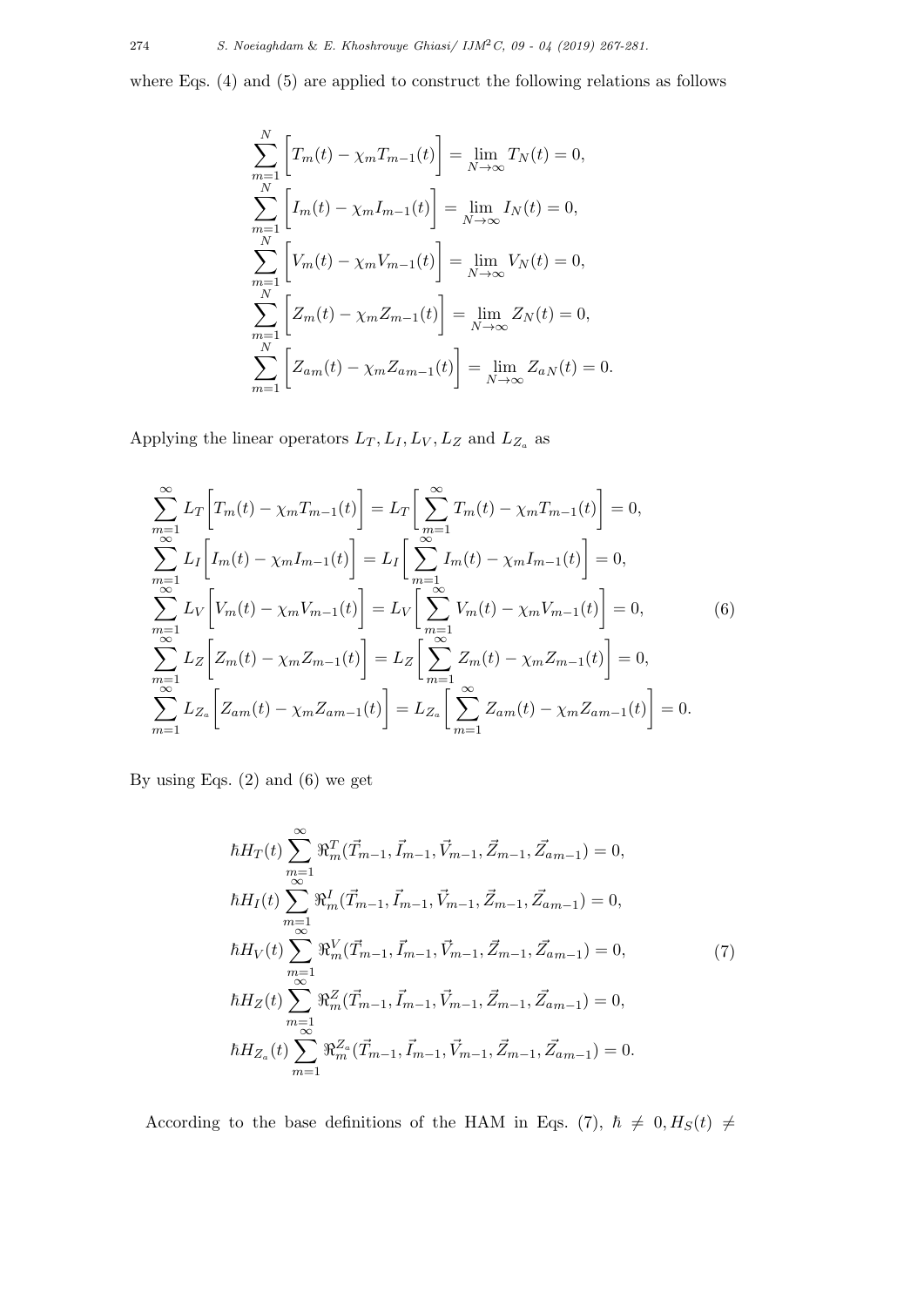$0, H_I(t) \neq 0, H_R(t) \neq 0$ , thus

$$
\sum_{m=1}^{\infty} \Re_m^T(\vec{T}_{m-1}, \vec{I}_{m-1}, \vec{V}_{m-1}, \vec{Z}_{m-1}, \vec{Z}_{am-1}) = 0,
$$
\n
$$
\sum_{m=1}^{\infty} \Re_m^I(\vec{T}_{m-1}, \vec{I}_{m-1}, \vec{V}_{m-1}, \vec{Z}_{m-1}, \vec{Z}_{am-1}) = 0,
$$
\n
$$
\sum_{m=1}^{\infty} \Re_m^V(\vec{T}_{m-1}, \vec{I}_{m-1}, \vec{V}_{m-1}, \vec{Z}_{m-1}, \vec{Z}_{am-1}) = 0,
$$
\n(8)\n
$$
\sum_{m=1}^{\infty} \Re_m^Z(\vec{T}_{m-1}, \vec{I}_{m-1}, \vec{V}_{m-1}, \vec{Z}_{m-1}, \vec{Z}_{am-1}) = 0,
$$
\n
$$
\sum_{m=1}^{\infty} \Re_m^Z(\vec{T}_{m-1}, \vec{I}_{m-1}, \vec{V}_{m-1}, \vec{Z}_{m-1}, \vec{Z}_{am-1}) = 0.
$$

Substituting  $\mathbb{R}_m^T, \mathbb{R}_m^I, \mathbb{R}_m^V, \mathbb{R}_m^Z$  and  $\mathbb{R}_m^{Z_a}$  into Eqs. (8) and assuming  $(.)' = \frac{d}{dt}$  the following formulas are obtained as

$$
\sum_{m=1}^{\infty} \Re_m^T = \sum_{m=1}^{\infty} \left[ T'_{m-1} - (1 - \chi_m) \lambda_T + \mu_T T_{m-1}(t) + \chi \sum_{j=0}^{m-1} T_j(t) V_{m-1-j}(t) \right]
$$
\n
$$
= \sum_{m=0}^{\infty} T'_{m} - \lambda_T + \mu_T \sum_{m=0}^{\infty} T_m(t) + \chi \sum_{m=1}^{\infty} \sum_{j=0}^{m-1} T_j(t) V_{m-1-j}(t)
$$
\n
$$
= \sum_{m=0}^{\infty} T'_{m} - \lambda_T + \mu_T \sum_{m=0}^{\infty} T_m(t) + \chi \sum_{j=0}^{\infty} \sum_{m=j+1}^{\infty} T_j(t) V_{m-1-j}(t)
$$
\n
$$
= \sum_{m=0}^{\infty} T'_{m} - \lambda_T + \mu_T \sum_{m=0}^{\infty} T_m(t) + \chi \sum_{j=0}^{\infty} T_j(t) \sum_{m=0}^{\infty} V_m(t)
$$
\n
$$
= P'_1(t) - \lambda_T + \mu_T P_1(t) + \chi P_1(t) P_3(t), \qquad (9)
$$

and

$$
\sum_{m=1}^{\infty} \Re_m^I = \sum_{m=1}^{\infty} \left[ I'_{m-1} - \chi \sum_{j=0}^{m-1} T_j(t) V_{m-1-j}(t) + \mu_I I_{m-1}(t) + \alpha \sum_{j=0}^{m-1} I_j(t) Z_{am-1-j}(t) \right]
$$
\n
$$
= \sum_{m=0}^{\infty} I'_{m} - \chi \sum_{m=1}^{\infty} \sum_{j=0}^{m-1} T_j(t) V_{m-1-j}(t) + \mu_I \sum_{m=0}^{\infty} I_m(t) + \alpha \sum_{m=1}^{\infty} \sum_{j=0}^{m-1} I_j(t) Z_{am-1-j}(t)
$$
\n
$$
= \sum_{m=0}^{\infty} I'_{m} - \chi \sum_{j=0}^{\infty} \sum_{m=j+1}^{\infty} T_j(t) V_{m-1-j}(t) + \mu_I \sum_{m=0}^{\infty} I_m(t) + \alpha \sum_{j=0}^{\infty} \sum_{m=j+1}^{\infty} I_j(t) Z_{am-1-j}(t)
$$
\n
$$
= \sum_{m=0}^{\infty} I'_{m} - \chi \sum_{j=0}^{\infty} T_j(t) \sum_{m=0}^{\infty} V_m(t) + \mu_I \sum_{m=0}^{\infty} I_m(t) + \alpha \sum_{j=0}^{\infty} I_j(t) \sum_{m=0}^{\infty} Z_{am}(t)
$$
\n
$$
= P_2'(t) - \chi P_1(t) P_3(t) + \mu_I P_2(t) + \alpha P_2(t) P_5(t), \tag{10}
$$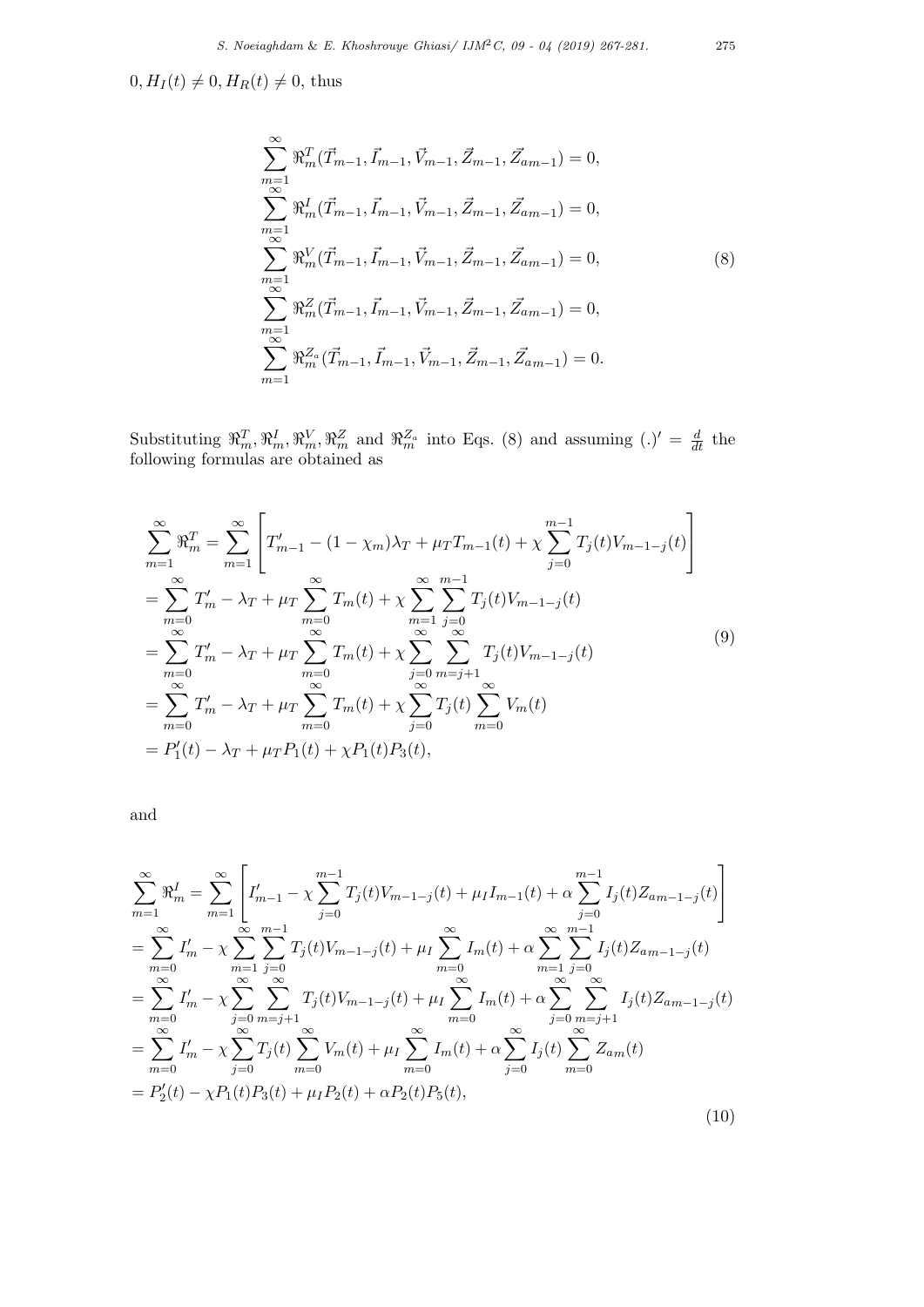and

$$
\sum_{m=1}^{\infty} \mathfrak{R}_{m}^{V} = \sum_{m=1}^{\infty} \left[ V'_{m-1} - \epsilon_{V} \mu_{I} I_{m-1}(t) + \mu_{V} V_{m-1}(t) \right]
$$
\n
$$
= \sum_{m=0}^{\infty} V'_{m} - \epsilon_{V} \mu_{I} \sum_{m=0}^{\infty} I_{m}(t) + \mu_{V} \sum_{m=0}^{\infty} V_{m}(t)
$$
\n
$$
= P'_{3}(t) - \epsilon_{V} \mu_{I} P_{2}(t) + \mu_{V} P_{3}(t),
$$
\n(11)

and

$$
\sum_{m=1}^{\infty} \Re_m^Z = \sum_{m=1}^{\infty} \left[ Z'_{m-1} - (1 - \chi_m) \lambda_Z + \mu_Z Z_{m-1}(t) + \beta \sum_{j=0}^{m-1} Z_j(t) I_{m-1-j}(t) \right]
$$
  
\n
$$
= \sum_{m=0}^{\infty} Z'_m - \lambda_Z + \mu_Z \sum_{m=0}^{\infty} Z_m(t) + \beta \sum_{j=0}^{\infty} \sum_{m=j+1}^{\infty} Z_j(t) I_{m-1-j}(t)
$$
  
\n
$$
= \sum_{m=0}^{\infty} Z'_m - \lambda_Z + \mu_Z \sum_{m=0}^{\infty} Z_m(t) + \beta \sum_{j=0}^{\infty} Z_j(t) \sum_{m=0}^{\infty} I_m(t)
$$
  
\n
$$
= P'_4(t) - \lambda_Z + \mu_Z P_4(t) + \beta P_4(t) P_2(t), \tag{12}
$$

and

$$
\sum_{m=1}^{\infty} \Re_m^{Z_a} = \sum_{m=1}^{\infty} \left[ Z_{a'_{m-1}} - \beta \sum_{j=0}^{m-1} Z_j(t) I_{m-1-j}(t) + \mu_{Z_a} Z_{am-1}(t) \right]
$$
\n
$$
= \sum_{m=0}^{\infty} Z_{a'_{m}} - \beta \sum_{m=1}^{\infty} \sum_{j=0}^{m-1} Z_j(t) I_{m-1-j}(t) + \mu_{Z_a} \sum_{m=0}^{\infty} Z_{am}(t)
$$
\n
$$
= \sum_{m=0}^{\infty} Z_{a'_{m}} - \beta \sum_{j=0}^{\infty} \sum_{m=j+1}^{\infty} Z_j(t) I_{m-1-j}(t) + \mu_{Z_a} \sum_{m=0}^{\infty} Z_{am}(t)
$$
\n
$$
= \sum_{m=0}^{\infty} Z_{a'_{m}} - \beta \sum_{j=0}^{\infty} Z_j(t) \sum_{m=0}^{\infty} I_m(t) + \mu_{Z_a} \sum_{m=0}^{\infty} Z_{am}(t)
$$
\n
$$
= P'_5(t) - \beta P_4(t) P_2(t) + \mu_{Z_a} P_5(t).
$$
\n(13)

Eqs.  $(9)$ ,  $(10)$ ,  $(11)$ ,  $(12)$  and  $(13)$  show that the series solutions  $P_1(t)$ ,  $P_2(t)$ ,  $P_3(t)$ ,  $P_4(t)$  and  $P_5(t)$  must be the exact solutions of Eqs. (1). ■

### **4. Numerical illustration**

In this section, in order to show the flexibility of HATM to solve the non-linear bio-mathematical model (1), the numerical solutions for  $N = 5$  are presented as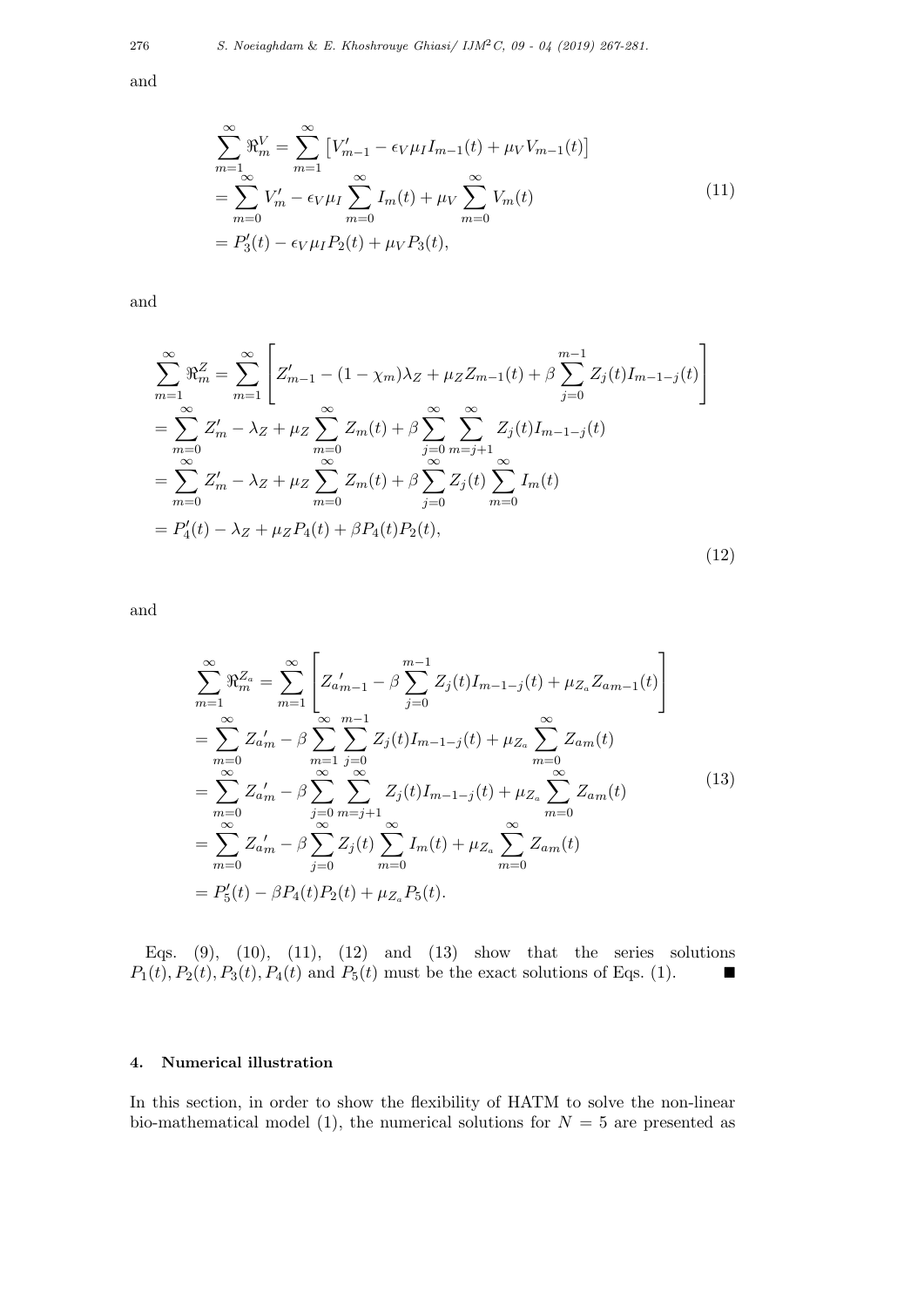follows

$$
T_5(t) = 1000 + 0.12\hbar t + 0.24\hbar^2 t + 0.24\hbar^3 t + 0.12\hbar^4 t + 0.024\hbar^5 t + 0.361203\hbar^2 t^2
$$
  
+ 0.722406\hbar^3 t^2 + 0.541804\hbar^4 t^2 + 0.144481\hbar^5 t^2 + 0.409213\hbar^3 t^3 + 0.613819\hbar^4 t^3  
+ 0.245528\hbar^5 t^3 + 0.17452\hbar^4 t^4 + 0.139616\hbar^5 t^4 + 0.0238202\hbar^5 t^5,  

$$
I_5(t) = -0.12\hbar t - 0.24\hbar^2 t - 0.24\hbar^3 t - 0.12\hbar^4 t - 0.024\hbar^5 t - 0.420003\hbar^2 t^2
$$
  
- 0.840006\hbar^3 t^2 - 0.630004\hbar^4 t^2 - 0.168001\hbar^5 t^2 - 0.478009\hbar^3 t^3 - 0.717014\hbar^4 t^3  
- 0.286805\hbar^5 t^3 - 0.203898\hbar^4 t^4 - 0.163119\hbar^5 t^4 - 0.0278351\hbar^5 t^5,  

$$
V_5(t) = 1 + 15\hbar t + 30.\hbar^2 t + 30.\hbar^3 t + 15.\hbar^4 t + 3.\hbar^5 t + 51.\hbar^2 t^2 + 102.\hbar^3 t^2
$$
  
+ 76.5\hbar^4 t^2 + 20.4\hbar^5 t^2 + 58.\hbar^3 t^3 + 87.0001\hbar^4 t^3 + 34.8\hbar^5 t^3  
+ 24.7376\hbar^4 t^4 + 19.7901\hbar^5 t^4 + 3.37631\hbar^5 t^5,  

$$
Z_5(t) = 500 + 50.\hbar t + 100
$$

The regions of convergence are shown by several  $\hbar$ -curves for  $N = 5, 10$  and  $t = 1$ in Figures 3 and 4. These regions are parallel parts of  $\hbar$ -curves with axiom  $x$ . So for  $N = 5$  and  $t = 1$  the convergence regions are

$$
-0.9 \leq \hbar_T \leq -0.2,\n-0.8 \leq \hbar_I \leq -0.2,\n-0.8 \leq \hbar_V \leq -0.2,\n-1.2 \leq \hbar_Z \leq -0.6,\n-0.8 \leq \hbar_{Z_a} \leq -0.4,
$$

and for  $N = 10$  we get

$$
-0.9 \le \hbar_T \le -0.4,\n-1 \le \hbar_I \le -0.2,\n-1 \le \hbar_V \le -0.3,\n-1.2 \le \hbar_Z \le -0.4,\n-1 \le \hbar_{Z_a} \le -0.4.
$$

Also, the following residual error functions are applied to show the accuracy of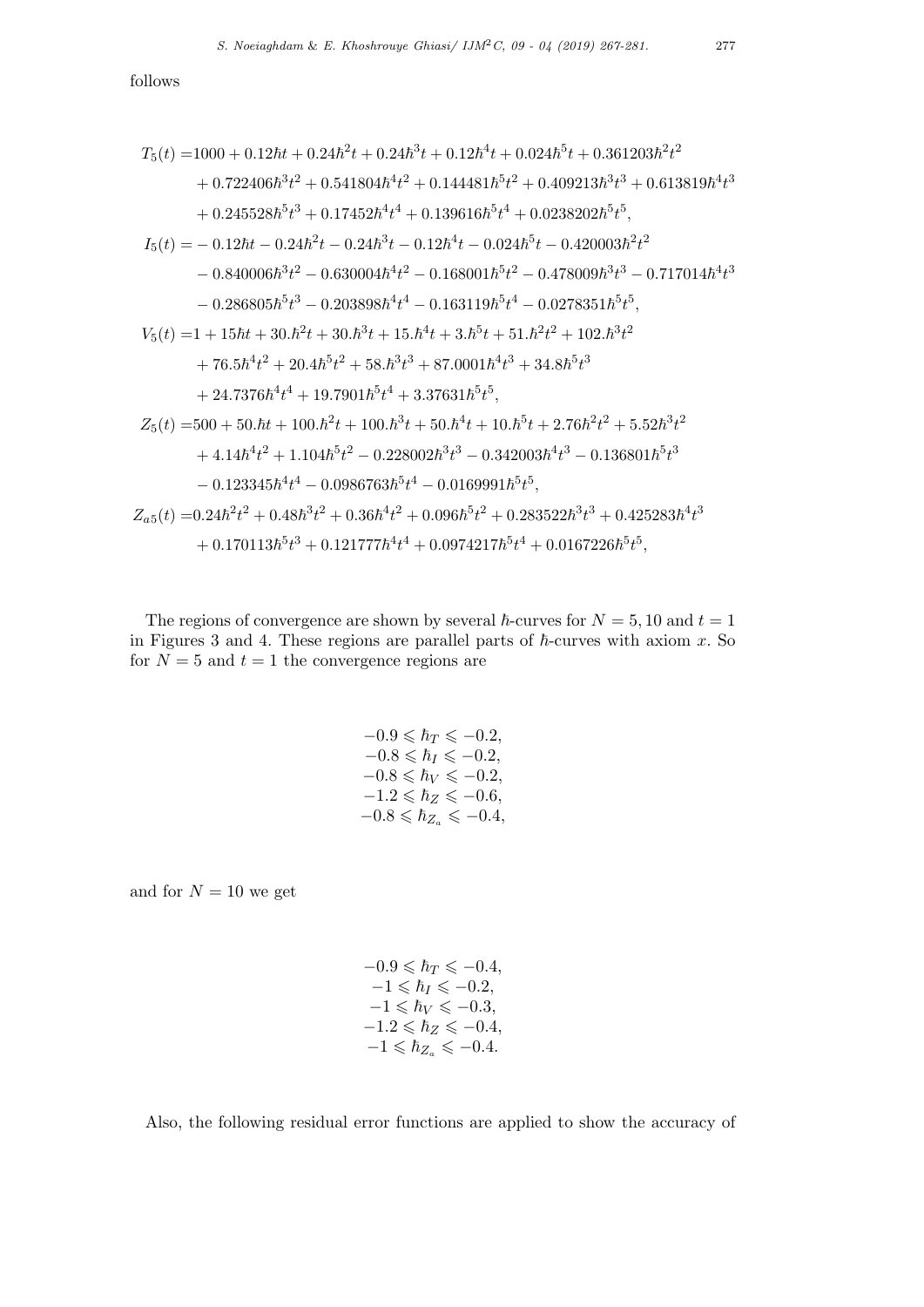presented method as

$$
E_{N,T}(t) = \frac{dT(t)}{dt} - \lambda_T + \mu_T T(t) + \chi T(t)V(t)
$$
  
\n
$$
E_{N,I}(t) = \frac{dI(t)}{dt} - \chi T(t)V(t) + \mu_I I(t) + \alpha I(t)Z_a(t),
$$
  
\n
$$
E_{N,V}(t) = \frac{dV(t)}{dt} - \epsilon_V \mu_I I(t) + \mu_V V(t),
$$
  
\n
$$
E_{N,Z}(t) = \frac{dZ(t)}{dt} - \lambda_Z + \mu_Z Z(t) + \beta Z(t)I(t),
$$
  
\n
$$
E_{N,Z_a}(t) = \frac{dZ_a(t)}{dt} - \beta Z(t)I(t) + \mu_{Z_a} Z_a(t),
$$

and the plots of error functions are demonstrated in Figure 5 for  $N = 5, 10$  and  $\hbar = -0.8$ .



Figure 3.  $\hbar$ -curves of  $T(t)$ ,  $I(t)$ ,  $V(t)$ ,  $Z(t)$  and  $Z_a(t)$  for  $N = 5, t = 1$ .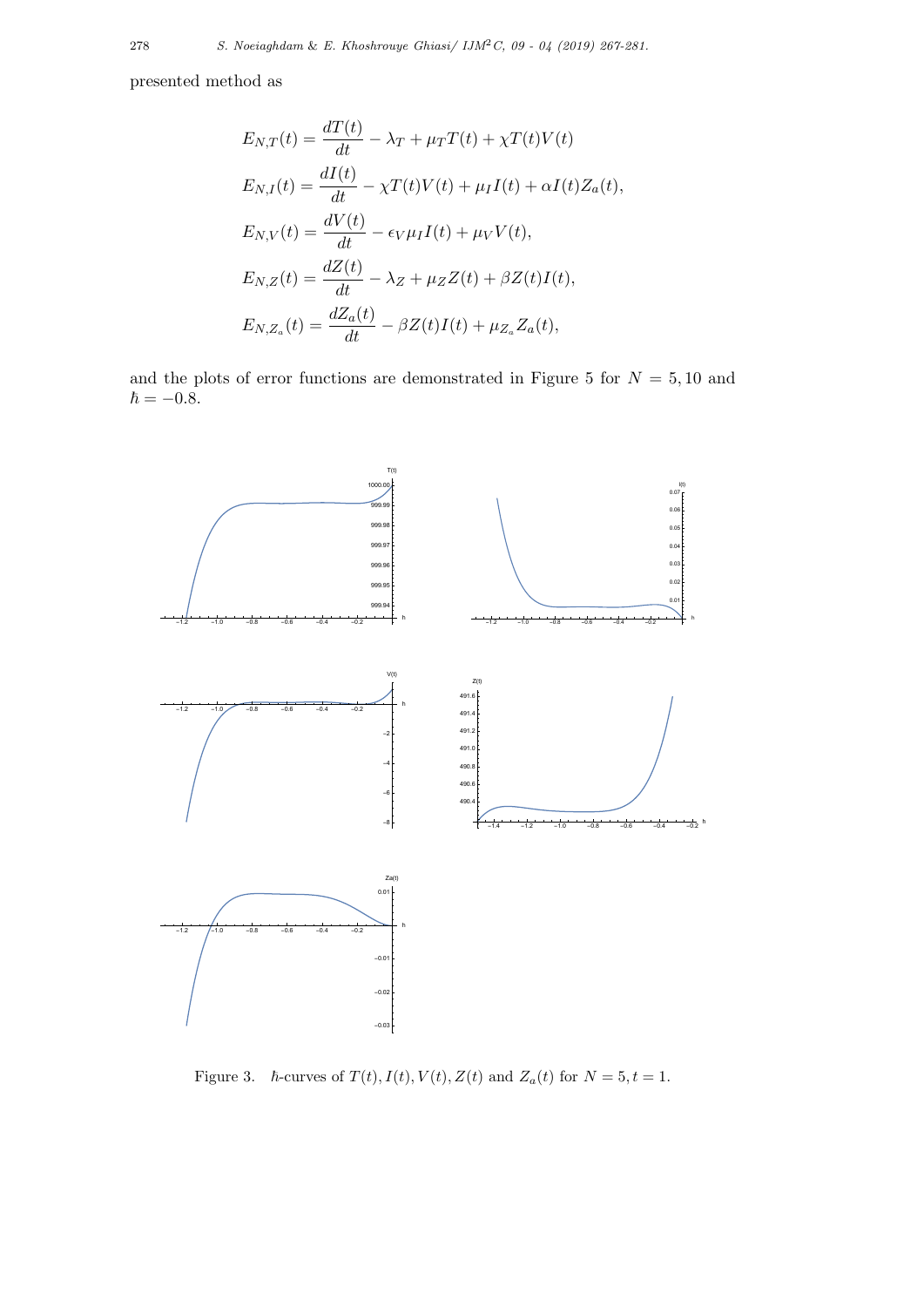

Figure 4.  $\hbar$ -curves of  $T(t)$ ,  $I(t)$ ,  $V(t)$ ,  $Z(t)$  and  $Z_a(t)$  for  $N = 10, t = 1$ .



Figure 5. Residual error functions for  $N = 5, 10$  and  $\hbar = 0.8$ .

### **5. Conclusion**

The HATM is among of the accurate semi-analytical methods for solving linear and non-linear problems based on its capabilities such as operators, functions and parameters that we have freedom to chose them. In this research, the HATM was applied to solve the bio-mathematical model of HIV infection for CD8<sup>+</sup> T-cells. Furthermore, the convergence theorem was proved that shows the competency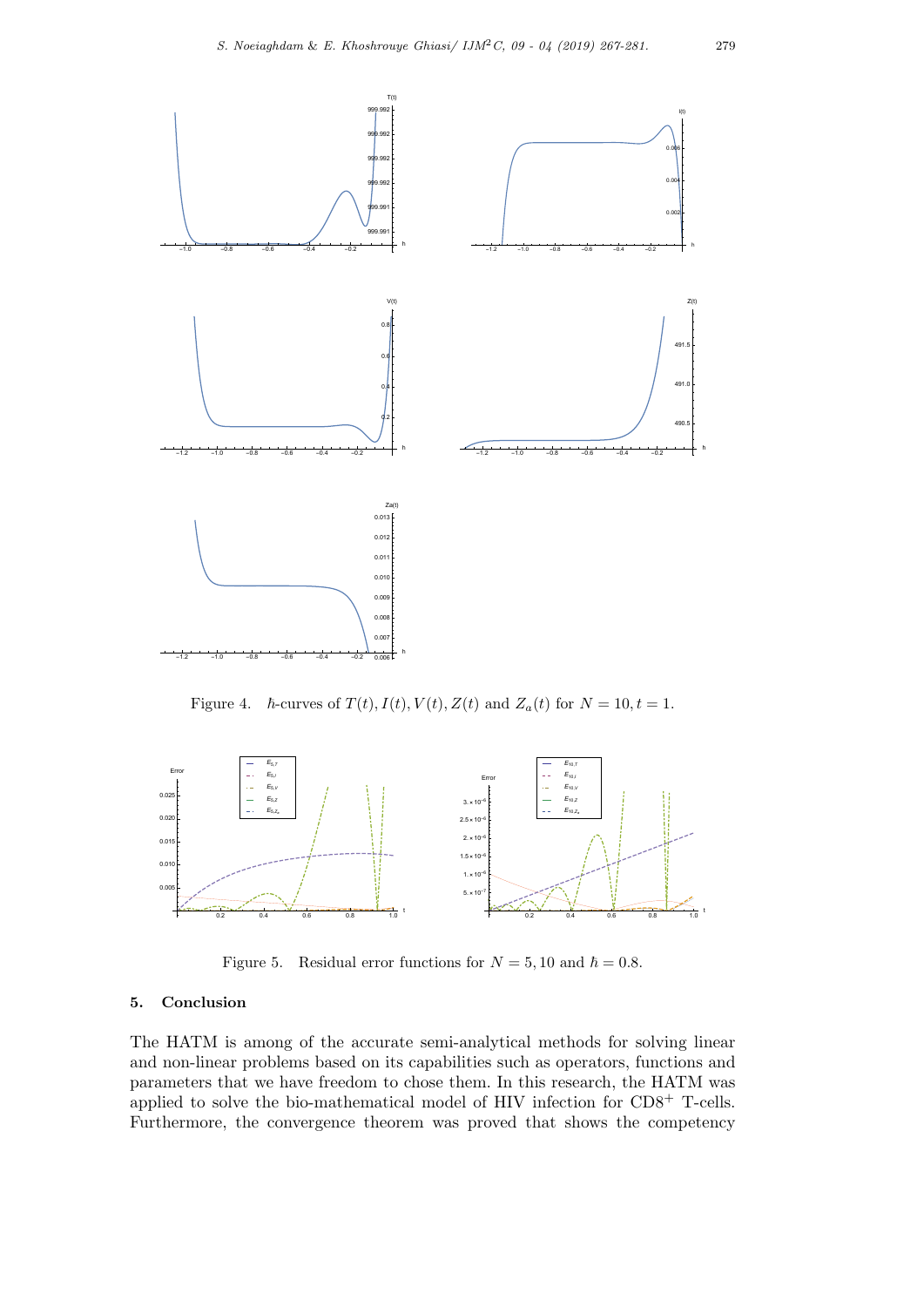280 *S. Noeiaghdam* & *E. Khoshrouye Ghiasi/ IJM*2*C, 09 - 04 (2019) 267-281.*

of HATM for solving non-linear problems. Based on the numerical solutions for  $N = 5,10$  several  $\hbar$ -curves were plotted that show the convergence regions of solutions. The precision of method were demonstrated by plotting the residual error functions.

#### **References**

- [1] S. Abbasbandy and E. Shivanian, Predictor homotopy analysis method and its application to some nonlinear problems, Communications in Nonlinear Science and Numerical Simulation, **16** (2011) 2456-2468.
- [2] S. Abbasbandy, Y. Tan and S. J. Liao, Newton-Homotopy analysis method for nonlinear equations, Applied Mathematics and Computation, **188** (2007) 1794-1800.
- [3] S. Alizon and C. Magnus, Modelling the Course of an HIV Infection: Insights from Ecology and Evolution, Viruses, **4** (2012) 1984-2013.
- [4] E. F. Arruda, C. M. Dias, C. V. De Magalhes, D. H. Pastore, R. C. Thom´e and H. M. Yang, An Optimal Control Approach to HIV Immunology, Applied Mathematics, **6** (2015) 1115-1130.
- [5] M. Asif Godal, A. Salah, M. Khan and S. Iram Batool, A novel analytical solution of a fractional diffusion problem by homotopy analysis transform method, Neural Computing and Applications **23 (6)** (2013) 1643-1647.
- [6] M. A. Fariborzi Araghi and S. Noeiaghdam, A novel technique based on the homotopy analysis method to solve the first kind Cauchy integral equations arising in the theory of airfoils, Journal of Interpolation and Approximation in Scientific Computing, **2016 (1)** (2016) 1-13.
- [7] M. A. Fariborzi Araghi and S. Noeiaghdam, A valid scheme to evaluate fuzzy definite integrals by applying the CADNA library, International Journal of Fuzzy System Applications, **6 (4)** (2017) 1-20.
- [8] M. A. Fariborzi Araghi and S. Noeiaghdam, Dynamical control of computations using the Gauss-Laguerre integration rule by applying the CADNA library, Advances and Applications in Mathematical Sciences, **16 (1)** (2016) 1-18.
- [9] M. A. Fariborzi Araghi, S. Noeiaghdam, Homotopy analysis transform method for solving generalized Abel's fuzzy integral equations of the first kind, 4th Iranian Joint Congress on Fuzzy and Intelligent Systems (CFIS), Zahedan, (2015) 1-8, doi: 10.1109/CFIS.2015.7391645.
- [10] M. A. Fariborzi Araghi and S. Noeiaghdam, Homotopy regularization method to solve the singular Volterra integral equations of the first kind, Jordan Journal of Mathematics and Statistics, **11 (1)** 2018, 1-12.
- [11] M. A. Fariborzi Araghi and S. Noeiaghdam, Valid implementation of the Sinc-collocation method to solve linear integral equations by the CADNA library, Journal of Mathematical Modeling, **7 (1)** (2019) 63-84.
- [12] D. Greenhalgh and G. Hay, Mathematical Modelling of the Spread of HIV/ AIDS amongst Injecting Drug Users, Mathematical Medicine and Biology, **14** (1997) 11-38.
- [13] F. Guerrero, F. J. Santonja and R. J. Villanueva, Solving a model for the evolution of smoking habit in Spain with homotopy analysis method, Nonlinear Analysis: Real World Applications, **14** (2013) 549-558
- [14] M. Khader, S. Kumar and S. Abbasbandy, Fractional homotopy analysis transforms method for solving a fractional heat-like physical model, Walailak Journal of Science and Technology, **13 (5)** (2016) 337-353.
- [15] M. M. Khader, S. Kumar and S. Abbasbandy, New homotopy analysis transform method for solving the discontinued problems arising in nanotechnology, Chinese Physics B, **22 (11)** (2013), 110201.
- [16] M. Khan, M. Asif Gondal, I. Hussain and S. Karimi Vanani, A new comparative study between homotopy analysis transform method and homotopy perturbation transform method on a semi infinite domain, Mathematical and Computer Modelling, **55 (3-4)** (2012) 1143-1150.
- [17] E. Khoshrouye Ghiasi and R. Saleh, Analytical and numerical solutions to the 2D Sakiadis flow of Casson fluid with cross diffusion, inclined magnetic force, viscous dissipation and thermal radiation based on Buongiorno's mathematical model, CFD Letters, **11 (1)** (2019) 40-54.
- [18] E. Khoshrouye Ghiasi and R. Saleh, Constructing analytic solutions on the Tricomi equation, Open Physics, **16 (1)** (2018) 143-148.
- [19] E. Khoshrouye Ghiasi and R. Saleh, Homotopy analysis method for the Sakiadis flow of a thixotropic fluid, Homotopy analysis method for the Sakiadis flow of a thixotropic fluid, **134 (1)** (2019) 1-9, doi: 10.1140/epjp/i2019-12449-9.
- [20] E. Khoshrouye Ghiasi and R. Saleh, Non-dimensional optimization of magnetohydrodynamic Falkner-Skan fluid flow, INAE Letters, **3 (3)** (2018) 143-147.
- [21] E. Khoshrouye Ghiasi and R. Saleh, Nonlinear stability and thermomechanical analysis of hydromagnetic Falkner-Skan Casson conjugate fluid flow over an angular-geometric surface based on Buongiorno's model using homotopy analysis method and its extension, Pramana, **92 (1)** (2019) 1-12, doi: 10.1007/s12043-018-1667-1.
- [22] E. Khoshrouye Ghiasi and R. Saleh, Unsteady shrinking embedded horizontal sheet subjected to inclined Lorentz force and Joule heating, an analytical solution, Results in Physics, **11** (2018) 65-71.
- [23] E. Khoshrouye Ghiasi and R. Saleh, 2D flow of Casson fluid with non-uniform heat source/sink and Joule heating, Frontiers in Heat and Mass Transfer, **12** (2019) 1-7, doi: 10.5098/hmt.12.4.
- [24] S. Kumar and D. Kumar, Fractional modelling for BBM-Burger equation by using new homotopy analysis transform method, Journal of the Association of Arab Universities for Basic and Applied Sciences, **16** (2014) 16-20.